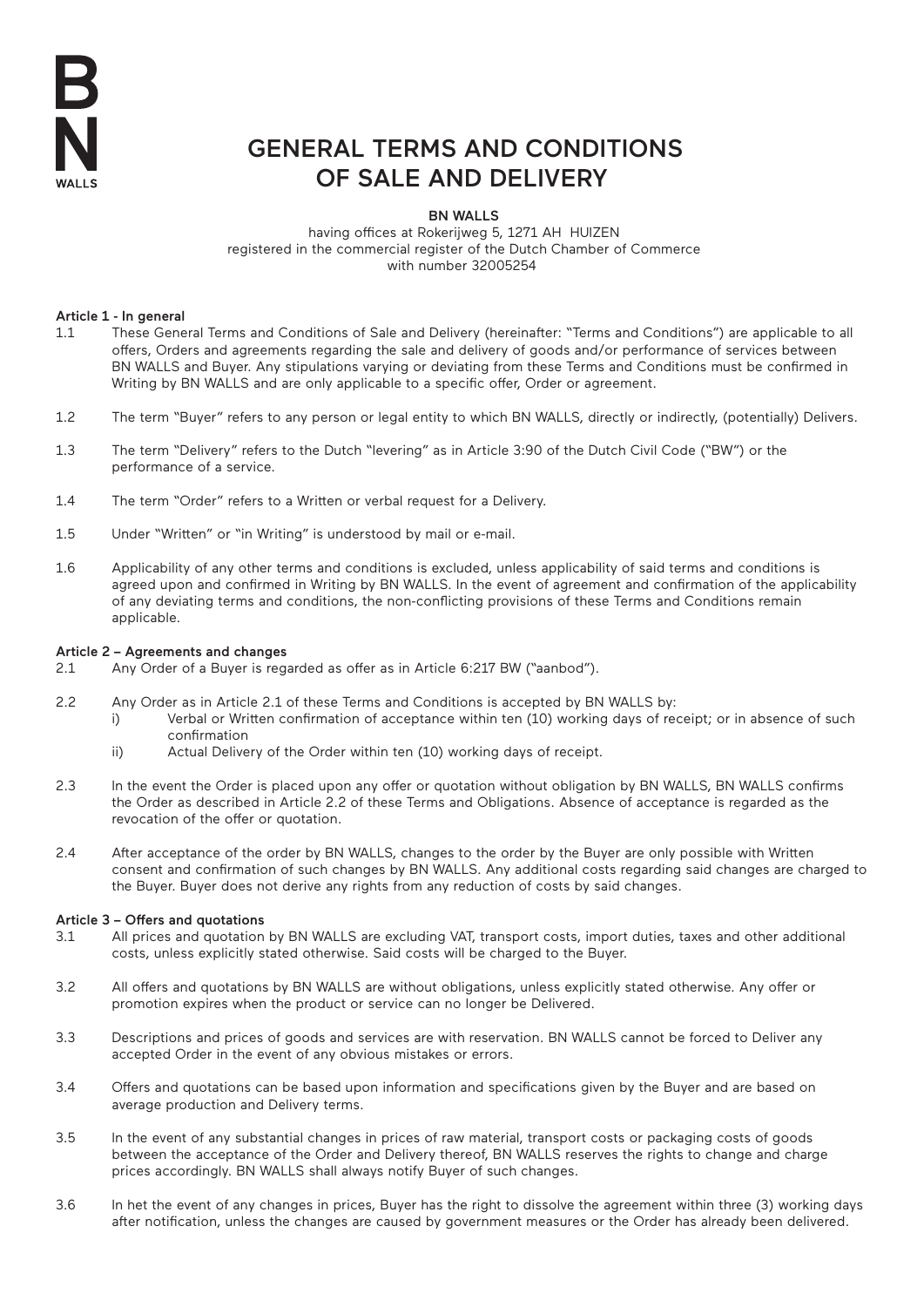# Article 4 - Delivery

- 4.1 The most recent edition of the Incoterms® are applicable to every Delivery. Additional conditions of Delivery are individually agreed upon with every agreement.
- 4.2 Upon every Order, BN WALLS will indicate the expected date of Delivery. Buyer cannot derive any rights from this indication. This expected date of Delivery is explicitly not considered to be a term as in Article 6:83 sub a BW ("fatale termijn").
- 4.3 Notwithstanding Article 4.2, parties can explicitly agree upon a term as meant in Article 6:83 sub a BW in Writing.
- 4.4 After acceptance of the Order by BN WALLS, Buyer is obligated to take delivery of the goods or services. If the Buyer does not take delivery of the goods or services, Buyer is in default and BN WALLS can dissolve the agreement extra judicially ("buitengerechtelijk ontbinden") or store the goods for the account and at the risk of Buyer. All costs deriving from circumstances as described here above will be charged to Buyer. BN WALLS's contractual rights deriving from this Article do not affect BN WALLS's legal rights.
- 4.5 BN WALLS can Deliver Orders partially. Every whole, combined or partial delivery can be invoiced partially. In case of a partial invoice, payment should be made in accordance with Article 5 of these Terms and Conditions.

# Article 5 – Invoice and Payment

- 5.1 The Buyer shall pay the amount due to BN WALLS within thirty (30) days of invoice date ("Due Date"), unless explicitly agreed otherwise.
- 5.2 The Buyer explicitly renounces its rights to set-off or suspend any obligation deriving from the agreement with BN WALLS.
- 5.3 BN WALLS has the right to invoice Orders partially, unless explicitly agreed otherwise.
- 5.4 Any payment by the Buyer shall be made in the currency that is stated in the agreement with or offer by BN WALLS. The Buyer bears the risk of foreign exchange.
- 5.5 Payment can be arranged with a letter of credit ("L/C"), in case:
	- i) The L/C is irrevocable;
	- ii) The L/C covers the contract value; and
	- iii) The Buyer arranges the L/C with a bank that has an internationally reliable reputation, and within fifteen (15) days after BN WALLS and the Buyer enter into agreement.

The bank shall confirm such L/C to BN WALLS within a reasonable term. The L/C shall meet the standards of the most recent version of the "Uniform Customs and Practice for Documentary Credit" of the International Chamber of Commerce.

- 5.6 In case of any filed complaint regarding the performance of an agreement by BN WALLS as mentioned in Article 9 of these Terms and Conditions ("Complaint"), the Buyer shall still pay the invoice within the term as mentioned in Article 5.1 of these Terms and Conditions, unless the filed complaint is found justified by BN WALLS before the Due Date. In the event a Complaint is found justified, BN WALLS shall either send a credit note or offer to replace or restore delivered goods or services.
- 5.7 In the event payment of the invoice exceeds the Due Date, the Buyer immediately forfeits a penalty of four percent (4%) of the contract value (or the remainder thereof in case of a timely partial payment). This penalty does not affect BN WALLS's rights, under which the right to claim the statutory rate as mentioned in Article 6:119a BW ("wettelijke handelsrente"). The penalty explicitly aims to serve as an incentive to perform in accordance with the agreement.
- 5.8 In the event payment of the invoice exceeds the Due Date, BN WALLS has the right to suspend any obligation deriving from any agreement with the Buyer until complete fulfillment of the Buyer's obligation(s) or security thereof.
- 5.9 All reasonable judicial or extra judicial costs made by BN WALLS as a consequence of non-compliance to the Buyer's obligations set forth in these Terms and Conditions, under which the obligation of timely fulfillment of BN WALLS's invoice, are recovered from the Buyer.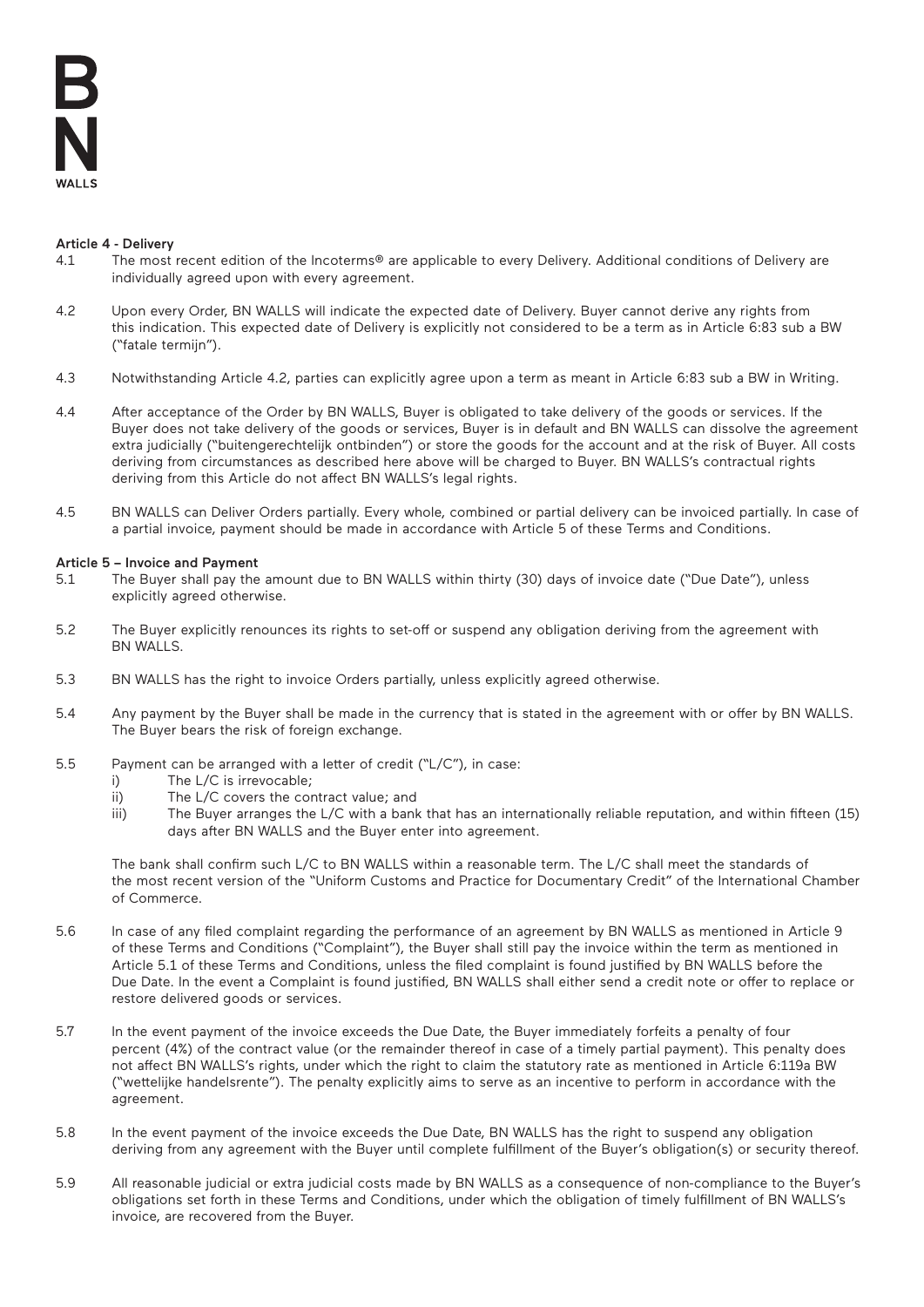- 5.10 Payments by the Buyer apply to respectively
	- i) the costs as mentioned in Article 5.9 of these Terms and Conditions,
	- ii) penalties as mentioned in Article 5.7 of these Terms and Conditions,
	- iii) the applicable statutory rate,
	- iv) due payment obligations deriving from older agreements with BN WALLS, and
	- v) payment obligation(s) deriving from the latest agreement with BN WALLS. Statements by the Buyer do not affect the aforementioned order.
- 5.11 In the event of the Buyer's bankruptcy or moratorium of payment(s) ("faillissement" of "surseance van betaling"), all payment obligations immediately become due and payable.

# Article 6 – Title retention

- 6.1 Notwithstanding the transfer of risk, the Delivered goods remain property of BN WALLS until the Buyer has fulfilled all its obligations deriving from any agreement with BN WALLS.
- 6.2 Before the fulfillment of all the Buyers obligations deriving from any agreement with BN WALLS, the Buyer shall not encumber or, other than within normal business operations, transfer the delivered products. The Buyer shall upon first request cooperate with the title retention by BN WALLS.
- 6.3 The Buyer shall store the goods carefully and in a way that they can at all times be identified and individualized as property of BN WALLS. This in order to prevent the property to be extinguished by confusion. The Buyer shall store the goods Delivered by BN WALLS in a separate space and stored with a sticker with:
	- i) BN WALLS's name; and
	- ii) The Order number of the product.
- 6.4 In the event of continuation of non-compliance with payment obligations deriving from any agreement with BN WALLS after a Written warning by BN WALLS, BN WALLS can invoke the right of title retention and retrieve the delivered goods. The Buyer shall cooperate with the title retention by BN WALLS and give BN WALLS all relevant information, like the location of the goods. The Buyer bears the costs of the title retention, which shall be charged by BN WALLS.
- 6.5 The Provisions of this Article 6 do not affect BN WALLS other rights deriving from the law or these Terms and Conditions in any way.

# Article 7 – Obligations of the Buyer

- 7.1 The Buyer shall ensure that BN WALLS receives all the information needed for the performance of the agreement, under which dimensions of the products and other specifications.
- 7.2 In the event of delay in the performance of the agreement due to circumstances for which the Buyer is accountable, the Buyer bears the costs and efforts deriving therefrom.
- 7.3 In case of any reasonable doubt that the Buyer with not be able to fulfill any obligation deriving from an agreement with BN WALLS, the Buyer must provide security to BN WALLS upon first request and in accordance with BN WALLS's instructions.
- 7.4 In the event the Buyer is not able to fulfill the obligation deriving from Article 7.3 of these Terms and Conditions, BN WALLS can unilaterally suspend or dissolve the agreement. Costs or damages deriving from suspension or dissolving will be charged to the Buyer.

# Article 8 – Third parties

8.1 The Buyer guarantees the quality of goods and services of third parties that it involves.

# Article 9 - Complaints

9.1 The Buyer must immediately after Delivery inspect the delivered goods or services to be compliant with the accepted Order. Inspection must take place before the delivered goods or services are in any way taken into use. If the Buyer suspects that the Delivery is non-compliant with the accepted Order, the Buyer must notify BN WALLS within fourteen (14) days after Delivery by filing a Complaint. Failure to do so will result in loss of rights.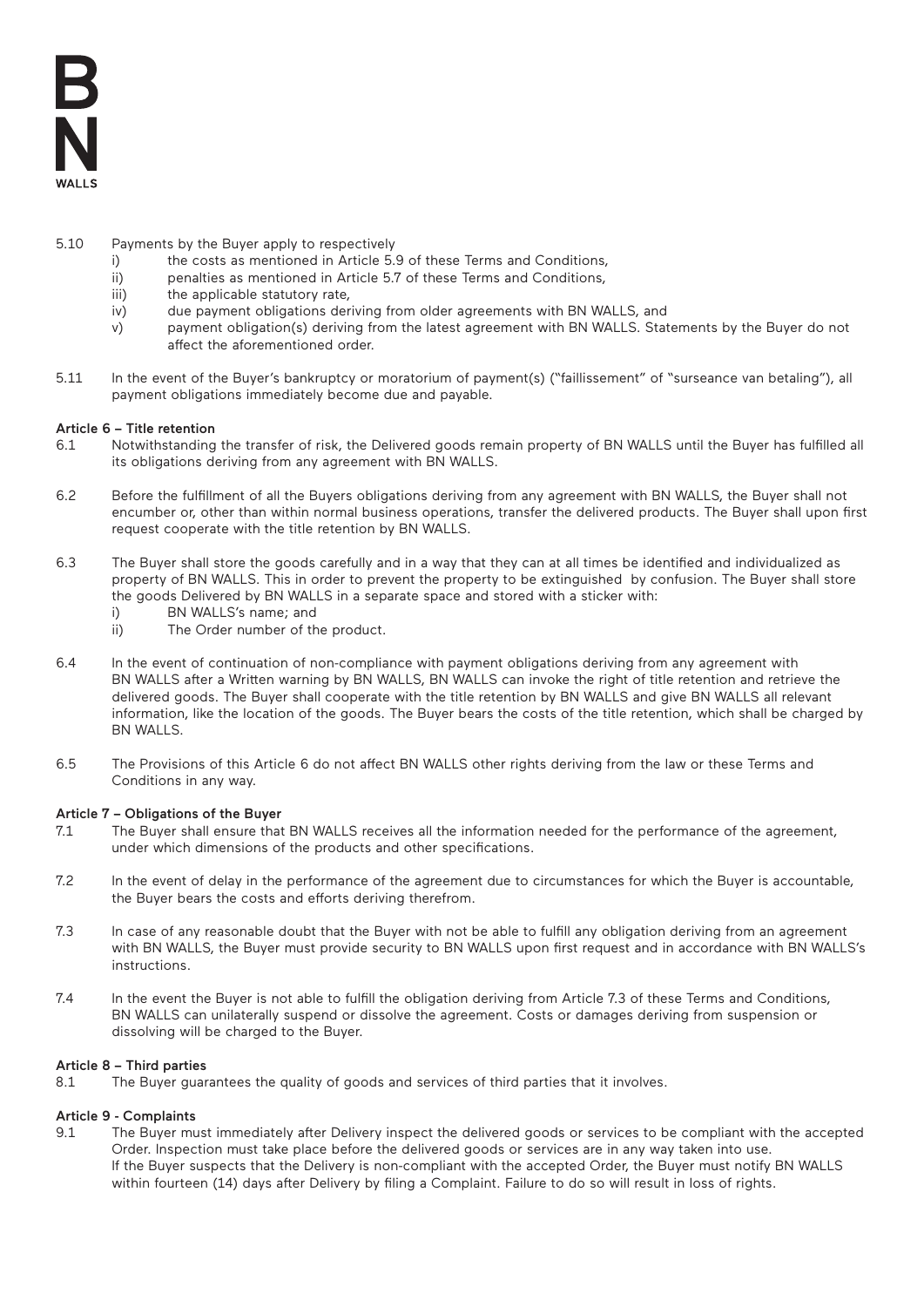9.2 In the event that BN WALLS considers the Complaint to be justified, BN WALLS shall – free of charge – replace the non-compliant goods or services or offer a discount for future Orders. The Buyer shall give BN WALLS a reasonable term to replace the non-compliant goods or services.

# Article 10 – Return of delivered goods

- 10.1 The Buyer can only return delivered goods with Written consent of BN WALLS.
- 10.2 The Buyer bears the costs and risks of the return, unless the goods are non-compliant and BN WALLS is liable for the non-compliance.

# Article 11 - Warranty

- 11.1 BN WALLS warrants the compliance of each product delivered and manufactured by BN WALLS or on BN WALLS's behalf, for the period of three (3) months after Delivery. Defects to the products under the warranty will, in coordination with the Buyer, lead to replacement of the products or crediting of the purchase price.
- 11.2 BN WALLS does not warrant any products that i) are not produced by BN WALLS, or ii) are produced with raw materials supplied by a third party appointed by the Buyer.
- 11.3 The Buyer can only make a claim under the warranty if the Buyer has fulfilled all its obligations deriving from any agreement with BN WALLS.
- 11.4 The warranty expires if the Buyer makes changes or adjustments to the product, uses the product improperly or for purposes not intended by BN WALLS, according to BN WALLS's instructions. These instruction can be found on labels, in manuals et cetera.

# Article 12 - Liability

- 12.1 Notwithstanding the provisions of Article 11 of these Terms and Conditions, BN WALLS is not liable for any damage of the Buyer as a result of or related to any non-compliance of BN WALLS, unless the damage is caused by intent or gross recklessness. In the event that BN WALLS is liable, liability is limited to the contract value of the contract to which the event giving rise to the damage is related.
- 12.2 The Buyer indemnifies and holds harmless BN WALLS for any claims made by the Buyer or third parties relating to the agreement between the Buyer and BN WALLS and the goods and services Delivered by BN WALLS, unless the damage is the result of intent or gross negligence by BN WALLS.
- 12.3 In the event that the Buyer holds liable employees of BN WALLS, BN WALLS's employees can invoke the provisions of this Article 12 as if they are a contractual party.
- 12.4 In the event of non-compliance with the provisions of Article 9.1, the Buyer will not be able to exercise any claims against BN WALLS. In order to reduce any further damages, the Buyer will act in accordance with the instructions of BN WALLS regarding the use of the products.

# Article 13 - Intellectual and industrial property

- 13.1 All intellectual and industrial property rights related to the products delivered by BN WALLS, as well as any accompanying drawings, models, descriptions, manuals etc. remain the property of BN WALLS.
- 13.2 The Buyer warrants that it will not reproduce, make public, duplicate or otherwise use improperly the rights as referred to in Article 13.1, unless strictly necessary and with prior Written consent of BN WALLS.
- 13.3 All particulars, logo's, labels etc., legally protected or unprotected, that BN WALLS affixed to the products, can only be removed from the delivered products, copied or used on other products with prior Written consent by BN WALLS.
- 13.4 The Buyer shall, upon first request of BN WALLS, give all information regarding the use and status of intellectual and industrial property rights and hand over all copies of such to BN WALLS.

# Article 14 - Suspension, dissolution, force majeure

14.1 In the event of non-performance by the Buyer of any obligation deriving from an agreement with BN WALLS, or BN WALLS reasonably suspecting such non-performance, BN WALLS can suspend or dissolve (any obligation deriving from) the agreement.